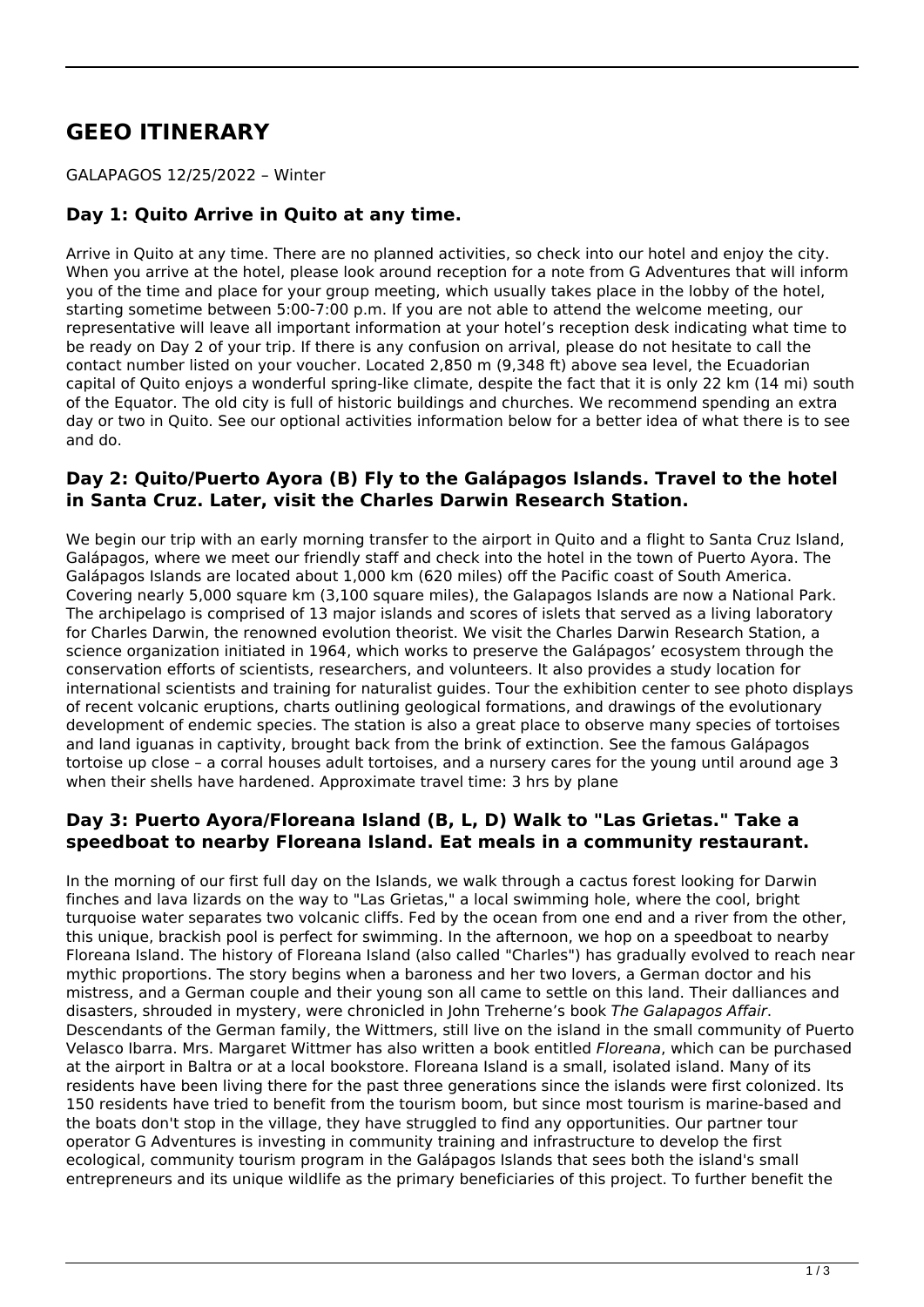community on Floreana Island, G Adventures has provided training to residents for all aspects of tourism, including food preparation and service. The community will provide your meals while staying on this small island. The meals are rotated between different community members in order to spread out the benefits of tourism. While eating at the community restaurants you will be contributing to the selfsufficiency of the first community tourism operator in the Galápagos. Approximate travel time: 3 hrs by speed boat Please note: Seas can be rough during this voyage, so please bring sea sickness medication to use as necessary.

#### **Day 4: Floreana Island (B, D) Walk to Loberia. Snorkeling or swim. Visit the highlands of Floreana. Enjoy guided educational walks.**

Today, we start by walking along a black-sand beach to Loberia, where we enjoy snorkeling immediately off the beach and get up close to the diverse wildlife in the waters around the Galápagos. Please be aware: the water here can be rough and the currents strong, making swimming difficult (but not impossible!) for even the strongest swimmers. We then head up to the seldom-visited highlands of Floreana, where we will hear tales about the pirates, whalers, seal hunters, and buccaneers who once lived in this isolated and unique landscape. We will also learn about the birds, plants, and animals found on this small island.

#### **Day 5: Floreana Island/Isabela Island (B, L) Travel to Isabela Island. Hike up Sierra Negra Volcano, walk around its rim.**

After a tranquil night, we bid farewell to the mysterious Floreana Island and set off by speed boat to Isabela Island, where we check into our hotel. Shaped like a seahorse, Isabela is the largest island in the Galápagos archipelago and stretches over 100 km, though it is also extremely narrow. It is also a very active island, with six active volcanoes found on Isabella - Alcedo, Cerro Azul, Darwin, Ecuador, Sierra Negra, and Wolf. All of these volcanoes, except Ecuador, are still active, and two of them are over 1,700 meters high - Wolf and Cerro Azul. In the afternoon, we lace up our hiking boots in order to explore the Sierra Negra Volcano. As we reach the summit, we will circle the rim of the volcano, looking down into the largest basaltic caldera in the Galápagos. We will see smoking fumaroles and the "sulfur volcano" (large amounts of sulfur deposited around the fumaroles) along the way. This hike can be muddy and difficult, so if you aren't in good shape, ask your tour leader whether they think you should go on the hike. Approximate travel time: 2-2.5 hrs by speed boat Please note: Seas can be rough during this voyage, so please bring sea sickness medication to use as necessary.

### **Day 6: Isabela Island (B) Enjoy free time in the morning. Opt to take a wildlife boat excursion to "Islote Tintoreras." Visit the Giant Tortoise Breeding Center.**

This morning, you can spend free time as you wish, with the option (for \$40 USD) to take a wildlife boat excursion to "Islote Tintoreras," a large crevice with clear, calm waters where marine iguanas swim and white-tip reef sharks (tintoreras) take their daily rest on the bottom. Spot pelicans, frigate birds, and diving blue-footed boobies, and keep an eye out for manta rays and rare Galápagos penguins, of which only 800 pairs of these lovable birds exist. You can even take the opportunity to snorkel to see Isabela's underwater world up close. Later, we walk through the town's wetlands to visit the Giant Tortoise Breeding Center. We will pass basking iguanas and flamingos and head into the forest to see the gentle giants in their natural habitat. As the giant tortoise faced extinction, this program was established in the late 1950s to protect these noble creatures. You can further explore the surroundings with a short walk to observe pink flamingos in the wetlands and catch a stunning Isabela sunset on the beach. Along the way, stop at a lookout point, and visit natural pools, beaches, and mangrove swamps. In the evening, relax at the bar or on the beach and, if you want, enjoy a drink at sunset.

### **Day 7: Isabela Island/Puerto Ayora (B) Return to Santa Cruz Island. Later, walk to Tortuga Bay. Opt to kayak, take surf lessons, or swim.**

This morning, we travel by speedboat back to Puerto Ayora on Santa Cruz Island. Once there, we enjoy a short walk to the beautiful white beach of Tortuga Bay. You can relax on the beach, walk along the